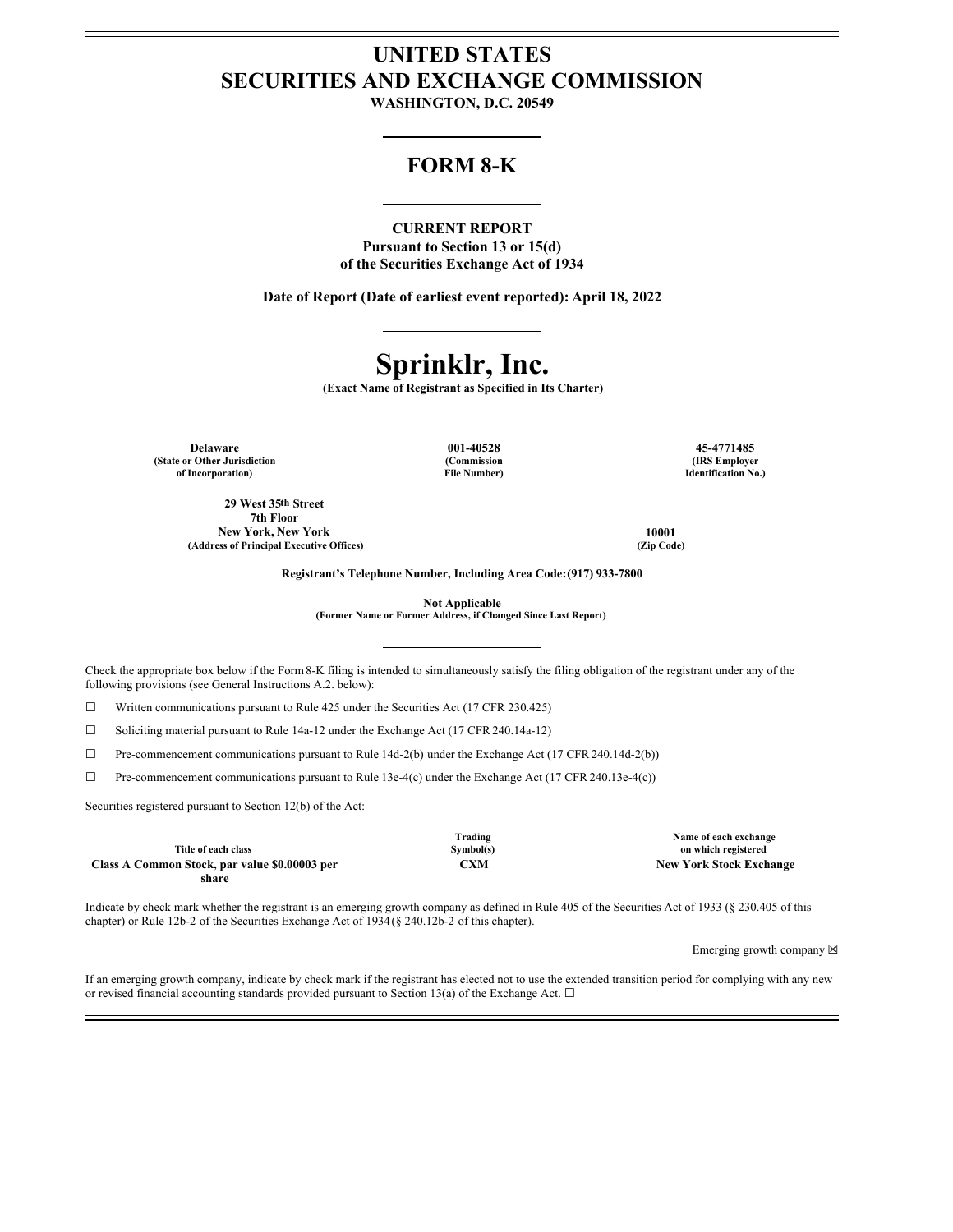#### Item 5.02 Departure of Directors or Certain Officers; Election of Directors; Appointment of Certain Officers; Compensatory Arrangements **of Certain Officers.**

On April 18, 2022, Carlos Dominguez, a member of the board of directors (the "Board") of Sprinklr, Inc. (the "Company"), notified the Board that he will not stand for re-election as a director of the Company upon the expiration of his current term at the Company's 2022 Annual Meeting of Stockholders (the "2022 Annual Meeting"). Mr. Dominguez is currently Vice Chairman of the Board and will serve in his current position until the conclusion of the 2022 Annual Meeting.

Mr. Dominguez's decision not to stand forre-election at the 2022 Annual Meeting was not due to any disagreement with the Company or its management.